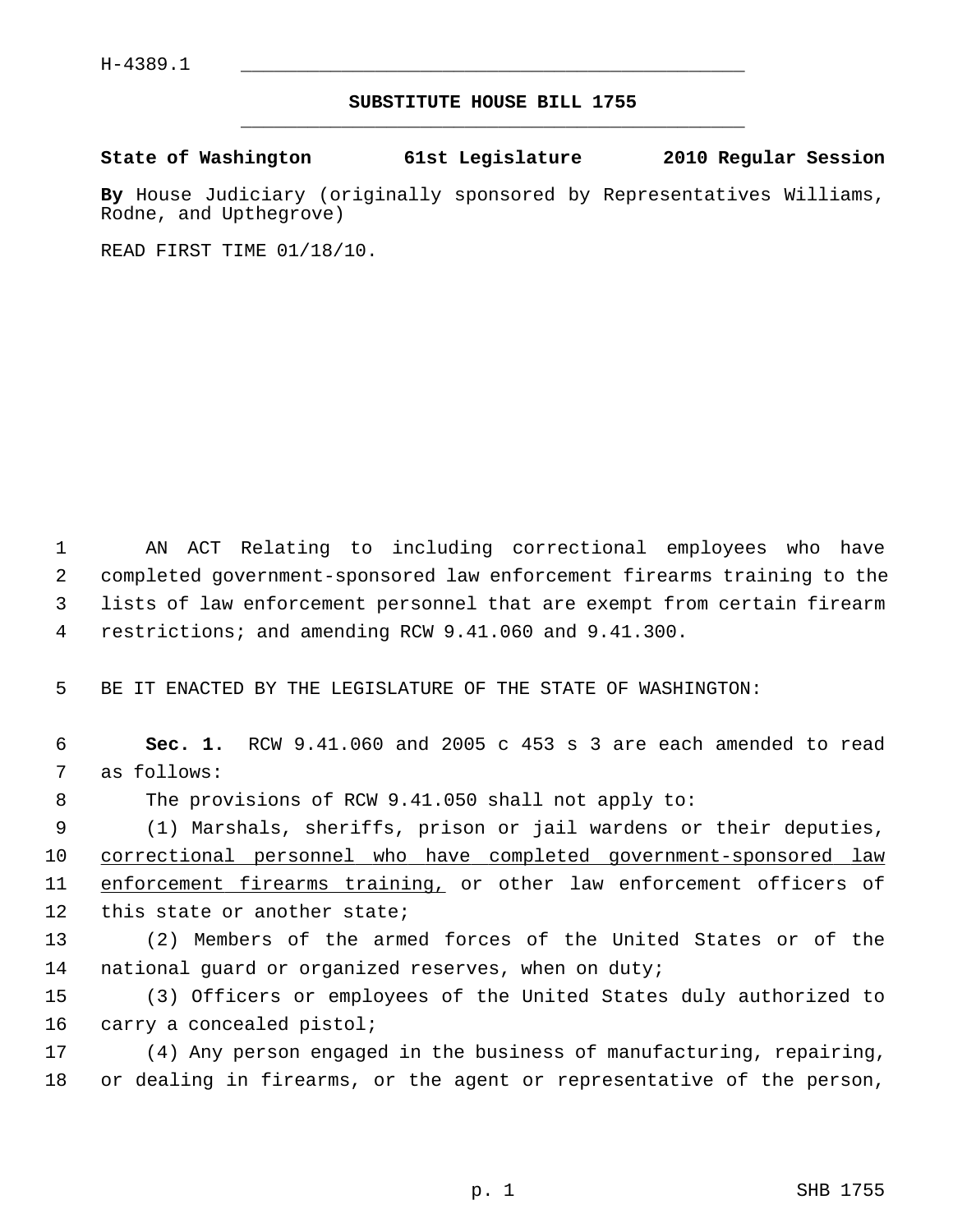1 if possessing, using, or carrying a pistol in the usual or ordinary 2 course of the business;

 3 (5) Regularly enrolled members of any organization duly authorized 4 to purchase or receive pistols from the United States or from this 5 state;

 6 (6) Regularly enrolled members of clubs organized for the purpose 7 of target shooting, when those members are at or are going to or from 8 their places of target practice;

 9 (7) Regularly enrolled members of clubs organized for the purpose 10 of modern and antique firearm collecting, when those members are at or 11 are going to or from their collector's gun shows and exhibits;

12 (8) Any person engaging in a lawful outdoor recreational activity 13 such as hunting, fishing, camping, hiking, or horseback riding, only 14 if, considering all of the attendant circumstances, including but not 15 limited to whether the person has a valid hunting or fishing license, 16 it is reasonable to conclude that the person is participating in lawful 17 outdoor activities or is traveling to or from a legitimate outdoor 18 recreation area;

19 (9) Any person while carrying a pistol unloaded and in a closed 20 opaque case or secure wrapper;  $((\theta \cdot \hat{r}))$ 

21 (10) Law enforcement officers retired for service or physical 22 disabilities, except for those law enforcement officers retired because 23 of mental or stress-related disabilities. This subsection applies only 24 to a retired officer who has: (a) Obtained documentation from a law 25 enforcement agency within Washington state from which he or she retired 26 that is signed by the agency's chief law enforcement officer and that 27 states that the retired officer was retired for service or physical 28 disability; and (b) not been convicted or found not guilty by reason of 29 insanity of a crime making him or her ineligible for a concealed pistol 30 license; or

 (11) Correctional personnel who have completed government-sponsored law enforcement firearms training and who are retired for service or physical disabilities, except for correctional personnel retired because of mental or stress-related disabilities. This subsection applies only if the person has: (a) Obtained documentation from the agency within Washington state from which the person retired that states that the person was retired for service or physical disability;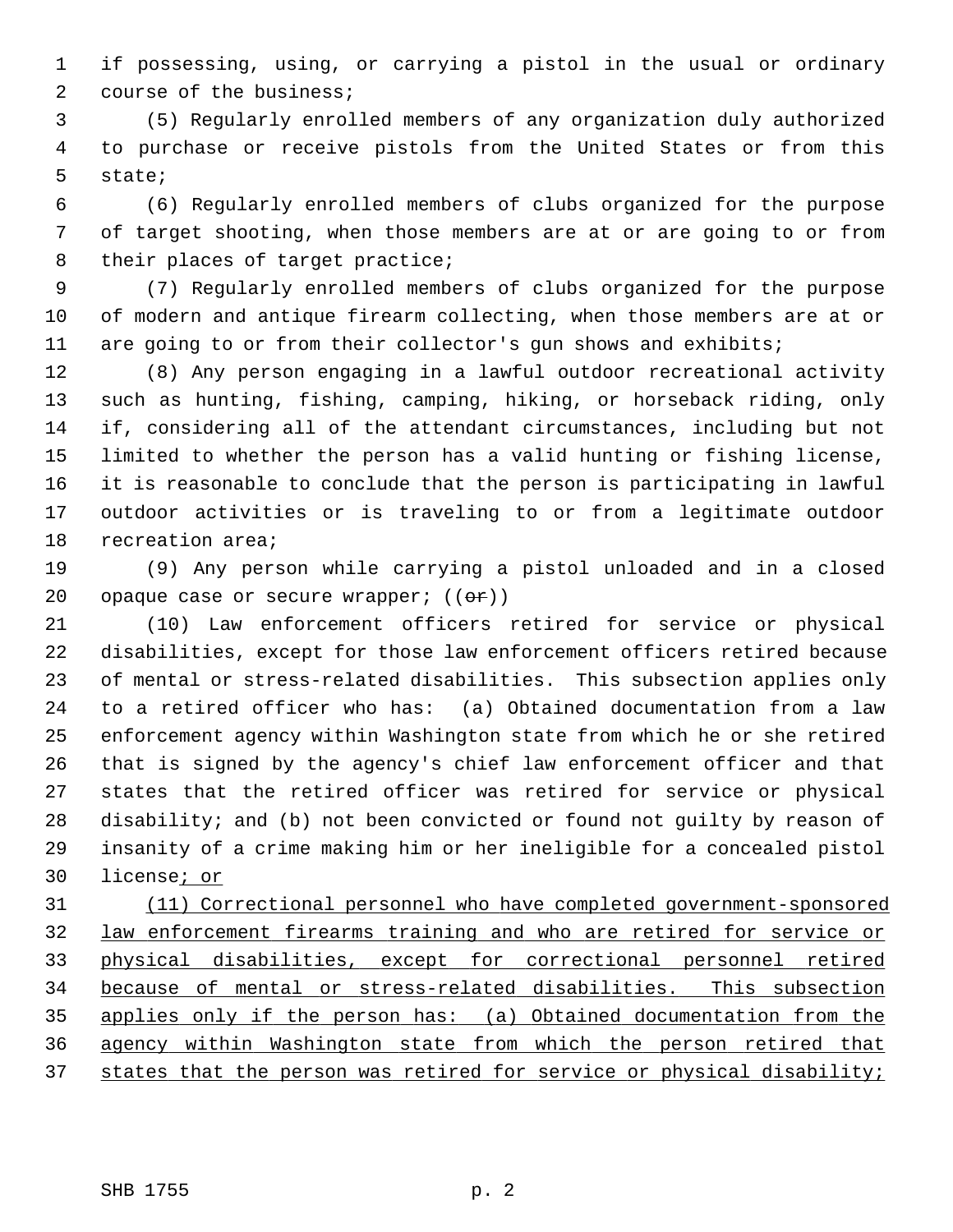## 1 and (b) not been convicted or found not guilty by reason of insanity of

2 a crime making him or her ineligible for a concealed pistol license.

 3 **Sec. 2.** RCW 9.41.300 and 2008 c 33 s 1 are each amended to read as 4 follows:

 5 (1) It is unlawful for any person to enter the following places 6 when he or she knowingly possesses or knowingly has under his or her 7 control a weapon:

 8 (a) The restricted access areas of a jail, or of a law enforcement 9 facility, or any place used for the confinement of a person (i) 10 arrested for, charged with, or convicted of an offense, (ii) held for 11 extradition or as a material witness, or (iii) otherwise confined 12 pursuant to an order of a court, except an order under chapter 13.32A 13 or 13.34 RCW. Restricted access areas do not include common areas of 14 egress or ingress open to the general public;

15 (b) Those areas in any building which are used in connection with 16 court proceedings, including courtrooms, jury rooms, judge's chambers, 17 offices and areas used to conduct court business, waiting areas, and 18 corridors adjacent to areas used in connection with court proceedings. 19 The restricted areas do not include common areas of ingress and egress 20 to the building that is used in connection with court proceedings, when 21 it is possible to protect court areas without restricting ingress and 22 egress to the building. The restricted areas shall be the minimum 23 necessary to fulfill the objective of this subsection (1)(b).

24 For purposes of this subsection (1)(b), "weapon" means any firearm, 25 explosive as defined in RCW 70.74.010, or any weapon of the kind 26 usually known as slung shot, sand club, or metal knuckles, or any 27 knife, dagger, dirk, or other similar weapon that is capable of causing 28 death or bodily injury and is commonly used with the intent to cause 29 death or bodily injury.

30 In addition, the local legislative authority shall provide either 31 a stationary locked box sufficient in size for pistols and key to a 32 weapon owner for weapon storage, or shall designate an official to 33 receive weapons for safekeeping, during the owner's visit to restricted 34 areas of the building. The locked box or designated official shall be 35 located within the same building used in connection with court 36 proceedings. The local legislative authority shall be liable for any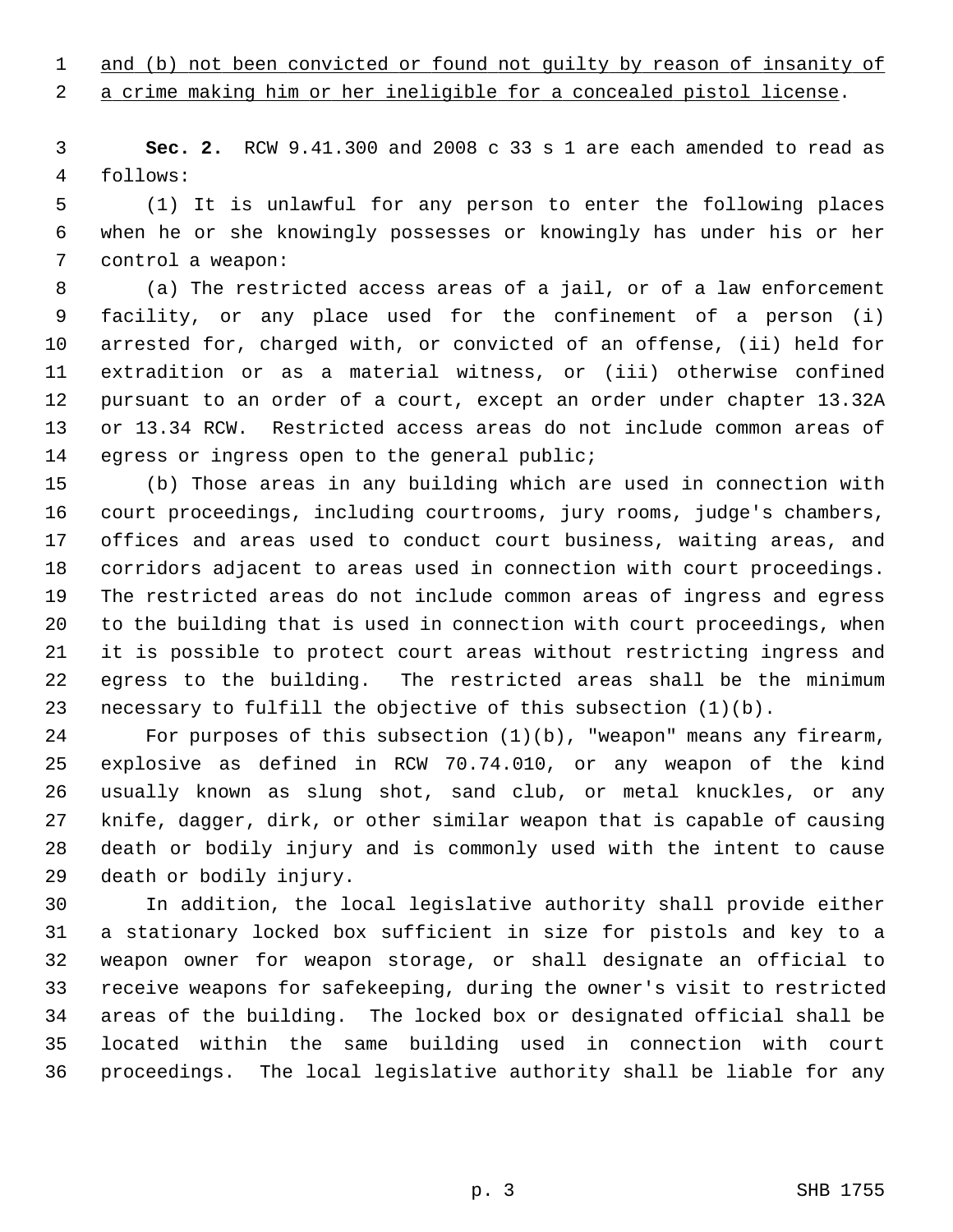1 negligence causing damage to or loss of a weapon either placed in a 2 locked box or left with an official during the owner's visit to 3 restricted areas of the building.

 4 The local judicial authority shall designate and clearly mark those 5 areas where weapons are prohibited, and shall post notices at each 6 entrance to the building of the prohibition against weapons in the 7 restricted areas;

 8 (c) The restricted access areas of a public mental health facility 9 certified by the department of social and health services for inpatient 10 hospital care and state institutions for the care of the mentally ill, 11 excluding those facilities solely for evaluation and treatment. 12 Restricted access areas do not include common areas of egress and 13 ingress open to the general public;

14 (d) That portion of an establishment classified by the state liquor 15 control board as off-limits to persons under twenty-one years of age; 16 or

17 (e) The restricted access areas of a commercial service airport 18 designated in the airport security plan approved by the federal 19 transportation security administration, including passenger screening 20 checkpoints at or beyond the point at which a passenger initiates the 21 screening process. These areas do not include airport drives, general 22 parking areas and walkways, and shops and areas of the terminal that 23 are outside the screening checkpoints and that are normally open to 24 unscreened passengers or visitors to the airport. Any restricted 25 access area shall be clearly indicated by prominent signs indicating 26 that firearms and other weapons are prohibited in the area.

27 (2) Cities, towns, counties, and other municipalities may enact 28 laws and ordinances:

29 (a) Restricting the discharge of firearms in any portion of their 30 respective jurisdictions where there is a reasonable likelihood that 31 humans, domestic animals, or property will be jeopardized. Such laws 32 and ordinances shall not abridge the right of the individual guaranteed 33 by Article I, section 24 of the state Constitution to bear arms in 34 defense of self or others; and

35 (b) Restricting the possession of firearms in any stadium or 36 convention center, operated by a city, town, county, or other 37 municipality, except that such restrictions shall not apply to: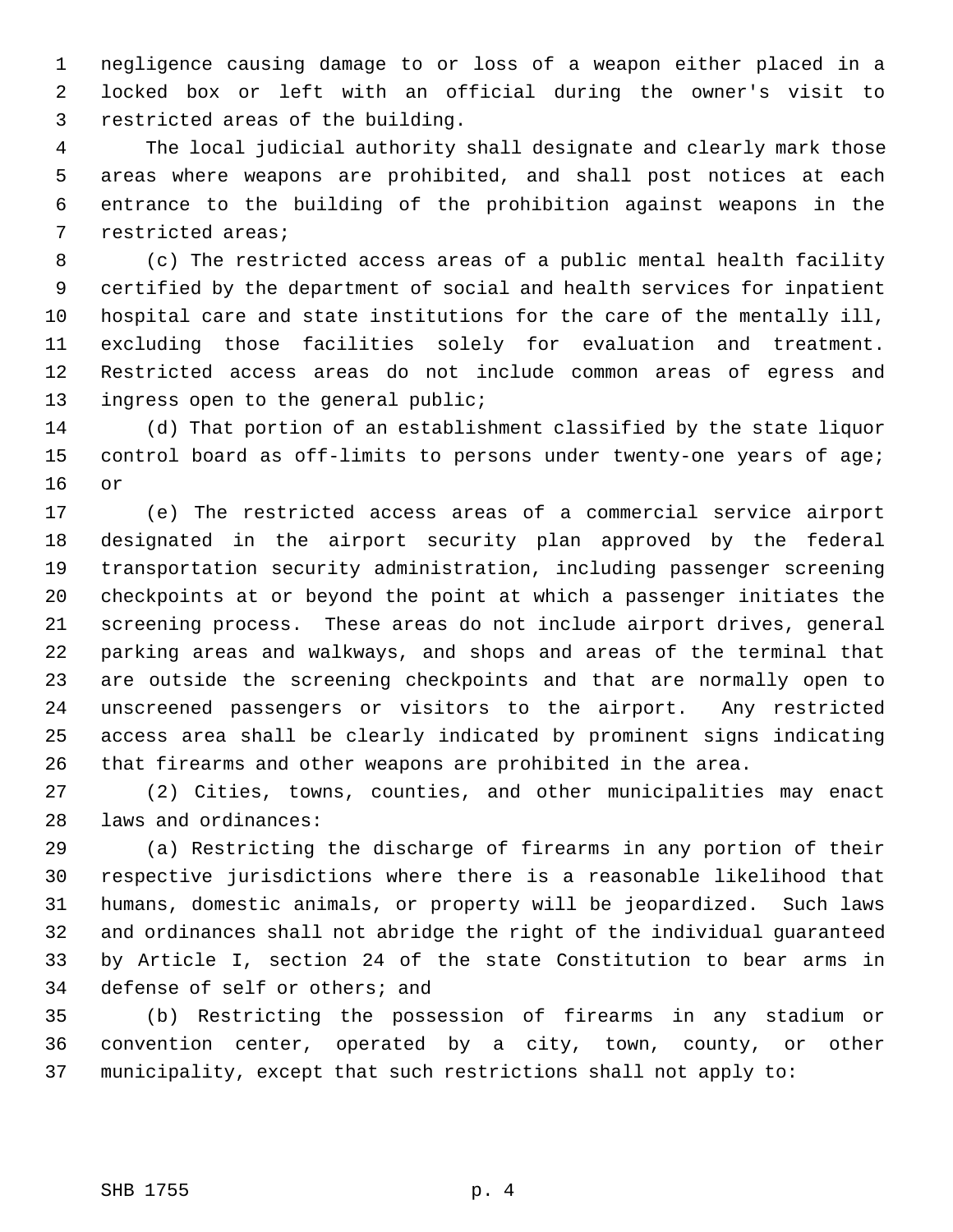1 (i) Any pistol in the possession of a person licensed under RCW 2 9.41.070 or exempt from the licensing requirement by RCW 9.41.060; or 3 (ii) Any showing, demonstration, or lecture involving the 4 exhibition of firearms.

 5 (3)(a) Cities, towns, and counties may enact ordinances restricting 6 the areas in their respective jurisdictions in which firearms may be 7 sold, but, except as provided in (b) of this subsection, a business 8 selling firearms may not be treated more restrictively than other 9 businesses located within the same zone. An ordinance requiring the 10 cessation of business within a zone shall not have a shorter 11 grandfather period for businesses selling firearms than for any other 12 businesses within the zone.

13 (b) Cities, towns, and counties may restrict the location of a 14 business selling firearms to not less than five hundred feet from 15 primary or secondary school grounds, if the business has a storefront, 16 has hours during which it is open for business, and posts 17 advertisements or signs observable to passersby that firearms are 18 available for sale. A business selling firearms that exists as of the 19 date a restriction is enacted under this subsection (3)(b) shall be 20 grandfathered according to existing law.

21 (4) Violations of local ordinances adopted under subsection (2) of 22 this section must have the same penalty as provided for by state law.

23 (5) The perimeter of the premises of any specific location covered 24 by subsection (1) of this section shall be posted at reasonable 25 intervals to alert the public as to the existence of any law 26 restricting the possession of firearms on the premises.

27 (6) Subsection (1) of this section does not apply to:

28 (a) A person engaged in military activities sponsored by the 29 federal or state governments, while engaged in official duties;

30 (b) Law enforcement personnel, and correctional personnel who have 31 completed government-sponsored law enforcement firearms training, 32 except that subsection (1)(b) of this section does apply to a law 33 enforcement officer or correctional employee who is present at a 34 courthouse building as a party to an action under chapter 10.14, 10.99, 35 or 26.50 RCW, or an action under Title 26 RCW where any party has 36 alleged the existence of domestic violence as defined in RCW 26.50.010; 37 or

38 (c) Security personnel while engaged in official duties.